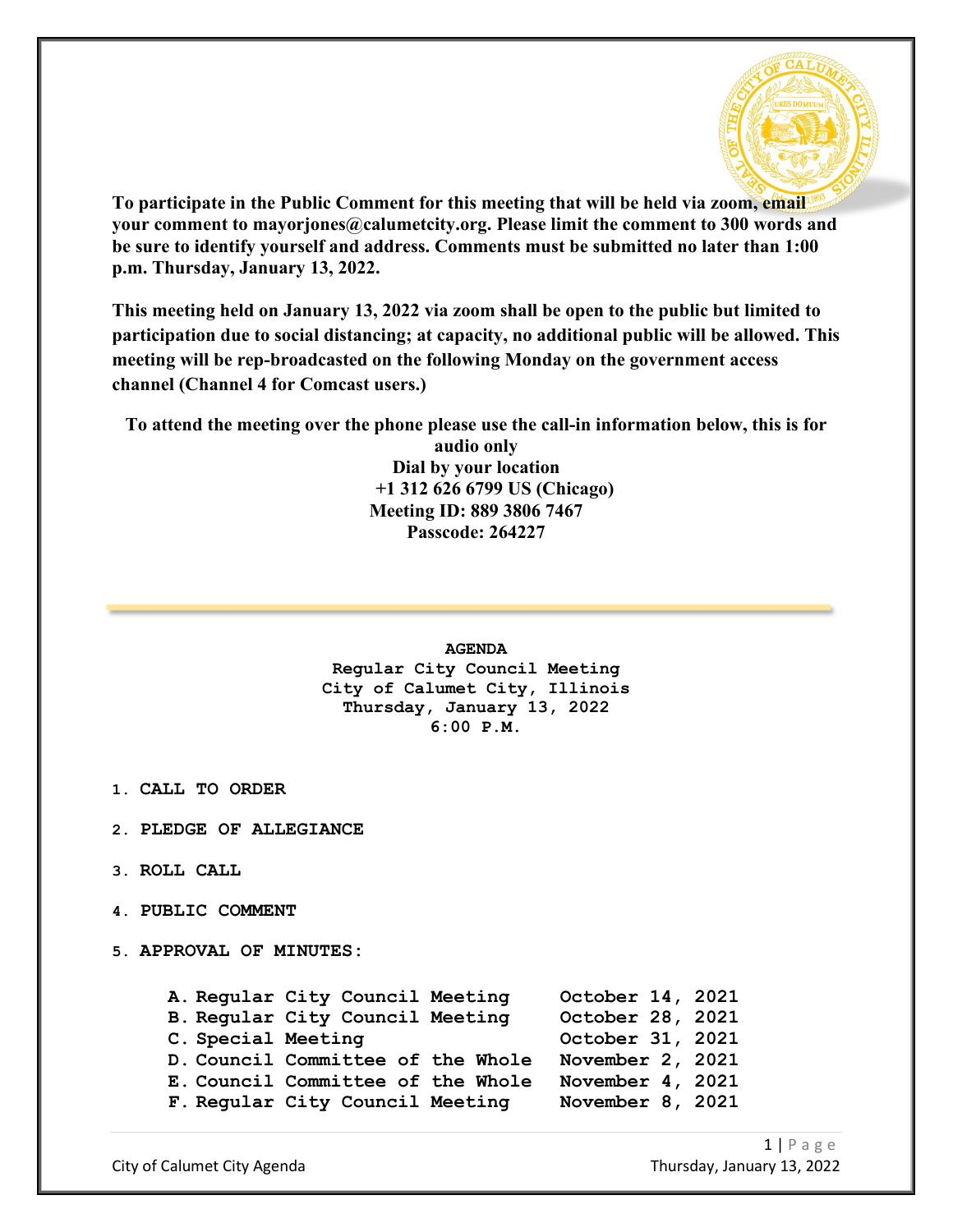|                    | G. Regular City Council Meeting   | November 22, 2021 |  |
|--------------------|-----------------------------------|-------------------|--|
|                    | H. Council Committee of the Whole | November 23, 2021 |  |
| I. Special Meeting |                                   | November 29, 2021 |  |
|                    | J. Regular City Council Meeting   | December 9, 2021  |  |

#### **6. REPORTS OF STANDING COMMITTEES**

#### **7. CITY COUNCIL REPORTS**

**Mayor Jones City Clerk Figgs City Treasurer Tarka Alderman Navarrete Alderman Wilson Alderman Tillman Alderman Williams Alderman Gardner Alderman Patton Alderman Smith**

#### **8. INFORMATIONAL ITEMS TO BE ACCEPTED AND PLACED ON FILE**

- **A. Honoring the life and contributions of Frank M. Zuccarelli, Thornton Township Supervisor, Democratic Committeeman and Chairman of South Suburban College.**
- **B. City Clerk Nyota Figgs submitting a report of revenue collected for the month of November 2021.**
- **C. Letter to Cook County President Toni Preckwinckle and 6th District Commissioner Stanley Moore about River Oaks Golf Course and our recent meeting.**
- **D. Health Commissioner notification of vaccination program and schedule for January 29th and February in conjunction with the Cook County Health Department.**

## **9. NEW BUSINESS:**

**A. Various Action Items- considerations of and possible action:**

City of Calumet City Agenda Thursday, January 13, 2022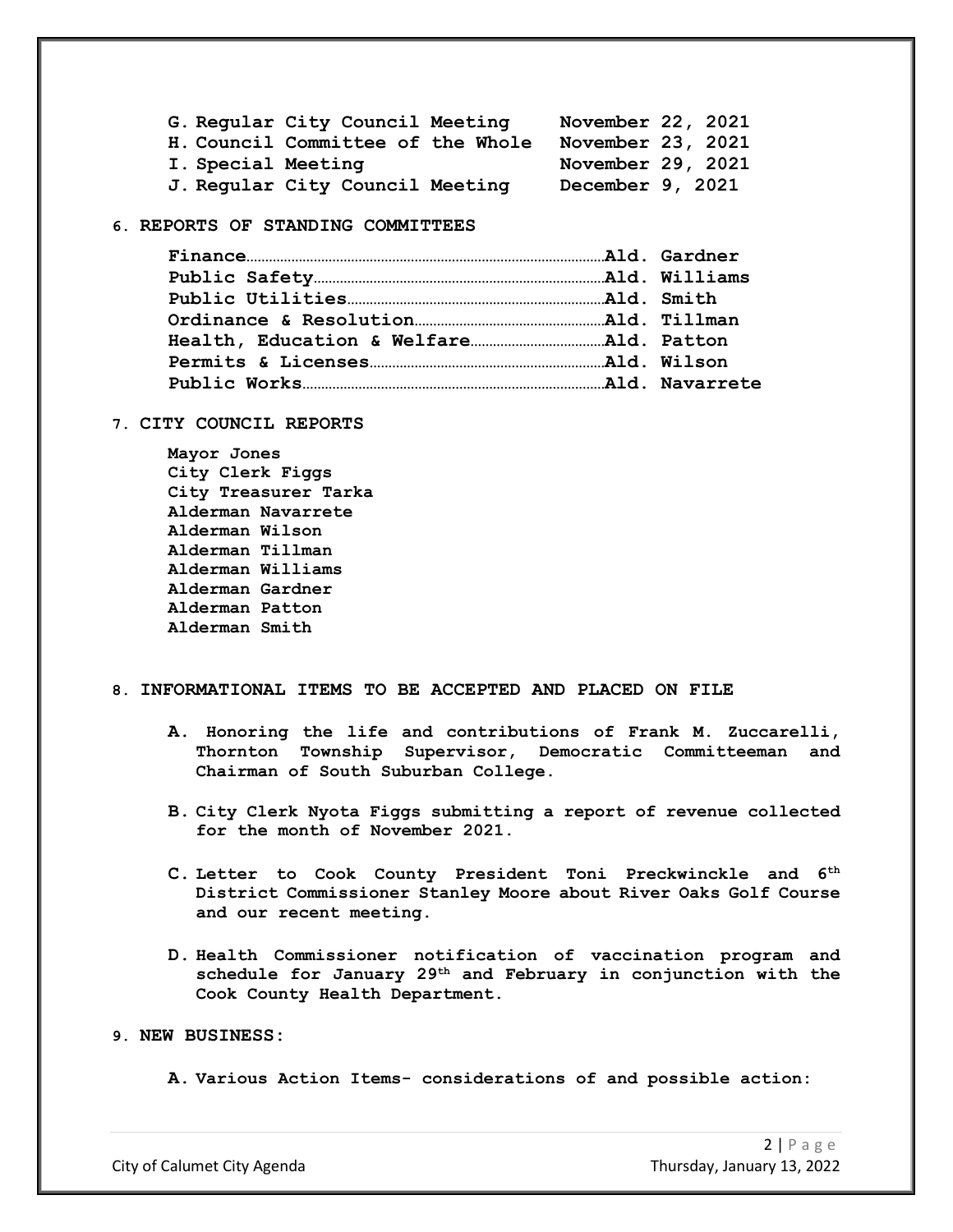- **1.Letter of Understanding for project US 6 (Torrence Avenue) at 167th Street/170th Street.**
- **2. Approve the business license handbook and application draft.**
- **B. Building Permits**
	- **1.New Fence Construction**
	- **2.New Garage Construction**
- **C. RESOLUTIONS AND ORDINANCES:**
	- **1. Honoring the life and contributions of Frank M. Zuccarelli, Thornton Township Supervisor, Democratic Committeeman and Chairman of South Suburban College.**
	- **2.An Ordinance Amending Certain Provisions of Chapter 6 of the Municipal Code of Calumet City Governing Alcoholic Liquor.**
	- **3. An Ordinance Amending Chapter 54 of the Municipal Code of Calumet City, Cook County, Illinois Governing Licenses and Permits and Miscellaneous Business Regulations.**

#### **D. FINANCIAL MATTERS:**

- **1. Approve costs payable to Mott MacDonald for the Calumet City Industrial Park Utility Improvements; authorize the City Treasurer to remit payment in the amount of \$26,508.87 and charge account #01099-52600.**
- **2. Approve costs payable to J & J Newell Concrete for invoice #21-5929; authorize the City Treasurer to remit payment in the amount of \$5,004.00 and charge account #03036-52349.**
- **3. Approve costs payable to J & J Newell Concrete for invoice #21-5927; authorize the City Treasurer to remit payment in the amount of \$5,096.00 and charge account #03036-52349.**
- **4. Approve costs payable to J & J Newell Concrete for invoice #21-5930; authorize the City Treasurer to remit payment in the amount of \$15,568.00 and charge account #03036-52349.**
- **5. Approve payment to South Suburban Welding & Fabricating Co. for the continuous work on the training tower; authorize the City Treasurer to remit payment in the amount of \$111,930.00 and charge account #06617-55135.**

City of Calumet City Agenda Thursday, January 13, 2022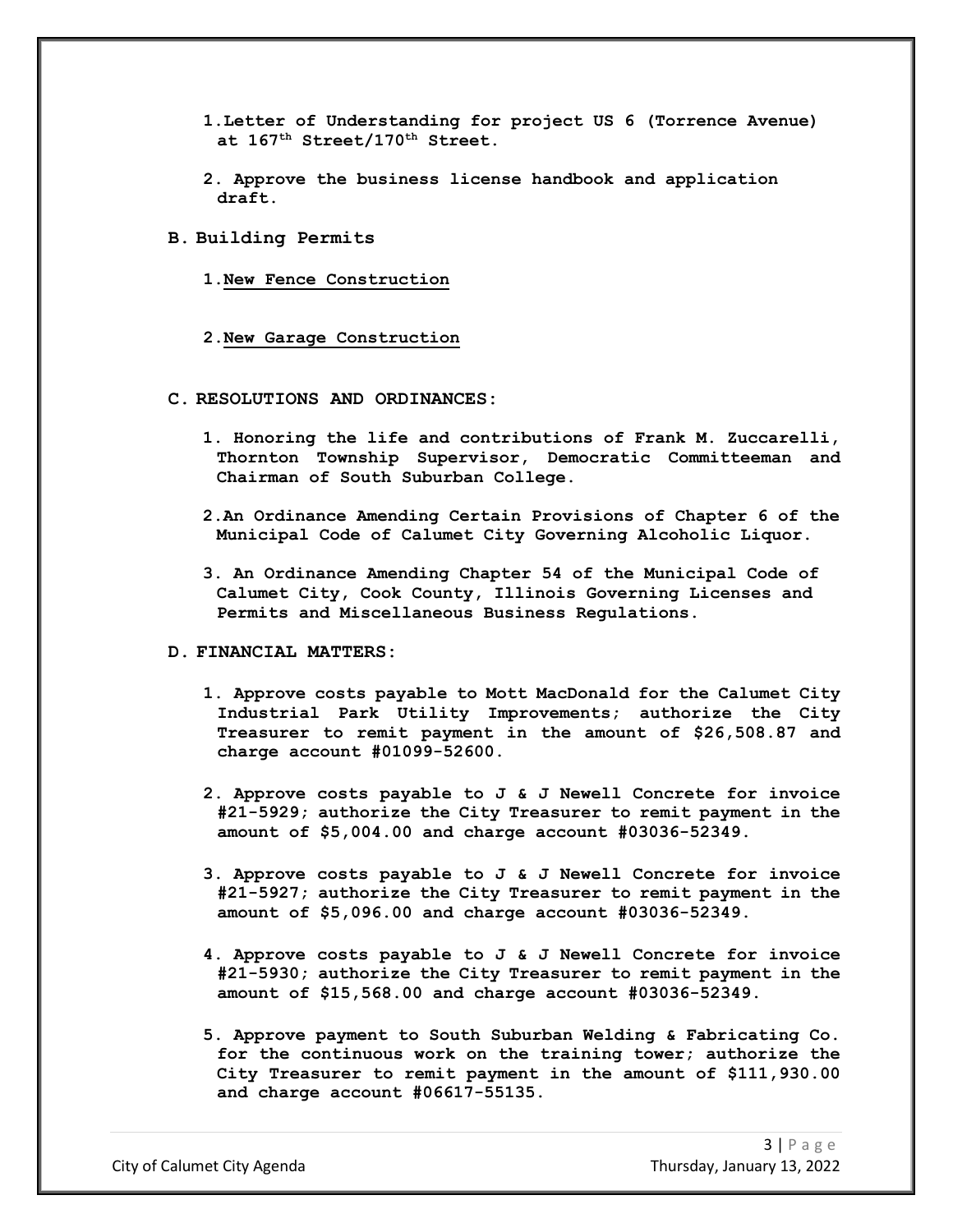- **6. Approve costs payable to Shorewood Home & Auto for invoice #02-245505; authorize the City Treasurer to remit payment in the amount of \$6,199.00 and charge account #01041-54150.**
- **7. Approve payment to Benford Brown & Associates for invoice #14209; authorize the City Treasurer to remit payment in the amount of \$10,910.20 and charge account #01099-52610.**
- **8. Approve payment to Benford Brown & Associates for invoice #14214; authorize the City Treasurer to remit payment in the amount of \$8,668.00 and charge account #01099-52610.**
- **9. Approve payment to Benford Brown & Associates for invoice #14215; authorize the City Treasurer to remit payment in the amount of \$7,634.40 and charge account #01099-52610.**
- **10. Approve payment to Farnsworth Group for invoice #228939; authorize the City Treasurer to remit payment in the amount of \$7,060.63 and charge account #01099-52600.**
- **11. Approve payment to Municipal Systems LLC for invoices from August 1st – November 30, 2021; authorize the City Treasurer to remit payment in the amount of \$7,200.00 and charge #01029- 52126.**
- **12. Approve costs payable to J & J Newell Concrete for invoice #21-5910; authorize the City Treasurer to remit payment in the amount of \$6,609.20 and charge account #03036-52349.**
- **13. Approve payment to Complex Network Solutions for the proposal of new firewall and configuration; authorize the City Treasurer to remit payment in the amount of \$5,600.00 and charge account #01028-55143.**
- **14. Approve payment to Metropolitan Pump Company; authorize the City Treasurer to remit payment in the amount of \$39,525.00 and charge account #03036-55100.**
- **15. Approve payment to Robinson Engineering for professional services for past services completed.; authorize the City Treasurer to remit payment in the amount \$33,023.93 and charge account# 01099-52600. Note: These include invoice numbers: 21010173; 21030162; 21020145; 21040152; 21040153; 21070311; 21040154.**
- **16. Approve payment to Odelson, Sterk, Murphey, Frazier & McGrath, LTD., authorize the City Treasurer to remit payment in the total amount of \$86,274.66 and charge account# 01025- 52200. for the following invoices:**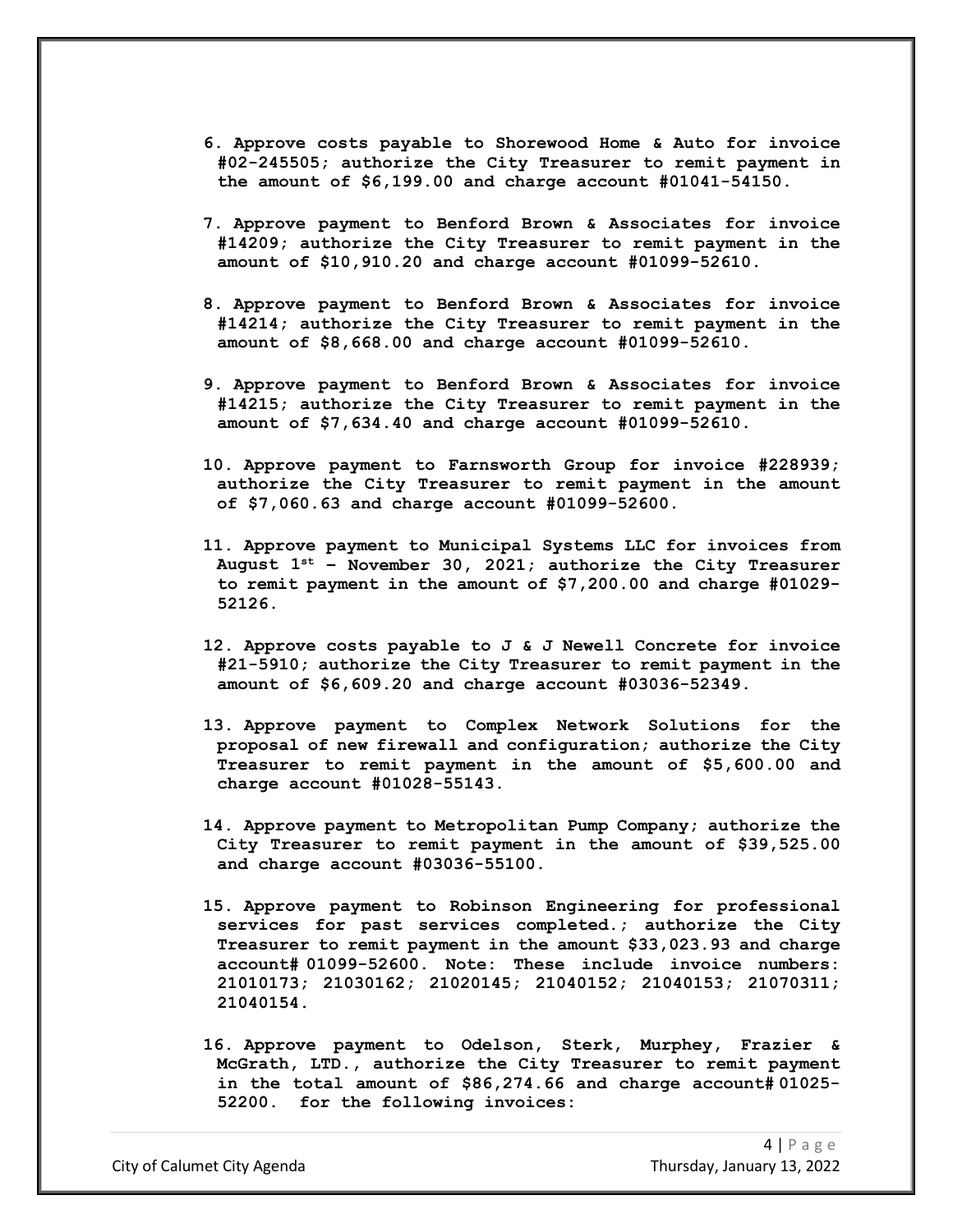| 29696 | \$9,287.50 1/11/21 (Litigation Sept. 2020)                |
|-------|-----------------------------------------------------------|
| 29949 | \$9,662.50 2/5/21 (Litigation Oct. 2020)                  |
| 30431 | \$2,237.50 4/14/21 (Litigation Mar. 2021)                 |
| 30897 | \$16,633.28 5/20/21 (Litigation & Labor Apr.<br>2021)     |
| 32144 | \$5,900.00 10/22/21 (Litigation Aug. 2021)                |
| 32145 | \$1,700.00 10/22/21 (Misc. & Economic Dev.<br>Aug. 2021)  |
| 32146 | \$4,841.39 10/22/21 (Misc. & Economic Dev.<br>Sept. 2021) |
| 32147 | \$26,662.55 10/22/21 (Litigation Sept. 2021)              |
| 32625 | \$7,949.94 12/28/21 (Litigation Nov. 2021)                |
| 32626 | \$1,400.00 12/28/21 (Misc. & Economic Dev.<br>Nov. 2021.  |

- **17. Motion to approve authorization of settlement agreements as discussed in Executive Session.**
- **18.Motion to approve emergency water repair in the amount of \$9,995.00; 1174 Breclaw; direct City Treasurer to remit payment to Calumet City plumbing in the amount of \$9,995.00 from account number#03036-52101.**
- **19.Motion to approve the purchase of KN95 masks in the amount of \$9,750.00 and direct the City Treasurer to remit payment to New Generation, Inc from account number#01099-52738 (Cares Act Funding.) Each Alderman would get 1000 masks and elected officials will get 500. Police and Fire will get 5000 each to distribute (Cares Act Funding)**

**20.Approve Payroll (\$759,714.90)**

**21. Approve Bill Listing (\$964,105.84)**

**22. Approve Emergency Bill Listing (\$2,988.75)**

#### **14. UNFINISHED BUSINESS**

**15. EXECUTIVE SESSION**